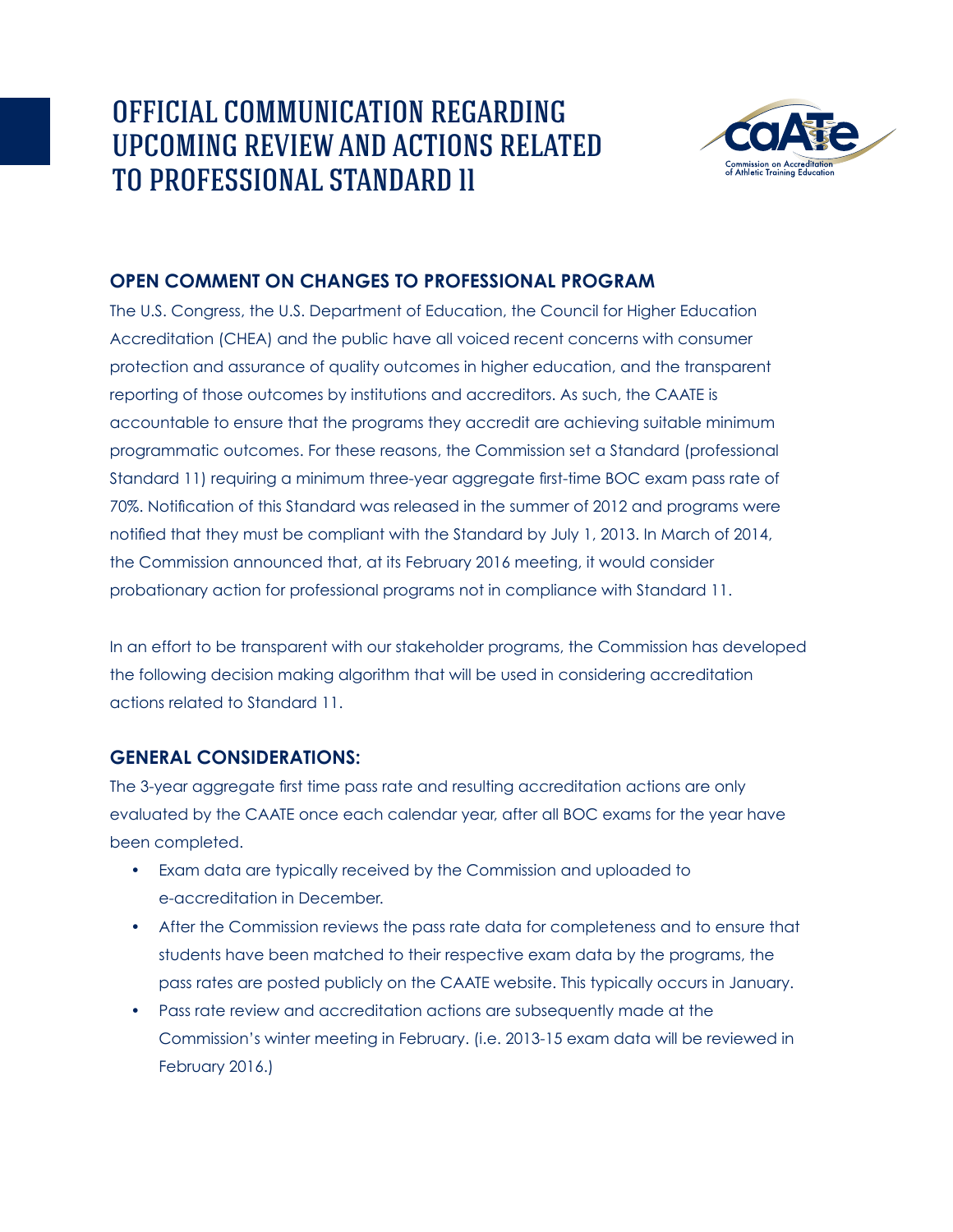### **ACTIONS AT FEBRUARY 2016 CAATE MEETING:**

All programs with a 3-year aggregate first time pass rate below 70% are non-compliant with Standard 11 and will be placed on Probation. Programs placed on Probation for non-compliance with Standard 11 will be required to complete both an *analytic progress report* and *an action plan*. The *analytic progress report* and the *action plan* must both be submitted on or before June 1st.

The *analytic progress report* must include:

- 1. A review and analysis of the program's previously submitted action plans. This should include:
	- a. Any assessment data used to evaluate the previous action plan.
	- b. A discussion of which strategies have worked and which ones have not.
	- c. Any revisions that have been made to the previous action plan based on subsequent assessment data.
- 2. Analysis of the program's current pass-rate (2013-15 data) and progress toward compliance, including the:
	- a. number of students enrolled in the program in each of the past 3 years;
	- b. number of students who have attempted the exam in each of the past 3 years;
	- c. cohort by cohort first-time pass rate for each of the past 3 exam cohorts;
	- d. 3 year aggregate first-time pass rate for each of the past 3 years;
- 3. Projection for the program's anticipated exam outcomes for next year (2016 data). This is an analysis of how well the program believes its new action plan (see below) will improve exam performance for the next exam cohort and how they expect this to affect their 3-year aggregate first time pass rate next year. The analysis must include:
	- a. An analysis of the number of students expected to take the exam in the next year based on current enrollment.
	- b. A conservative estimated annual first time pass rate for the upcoming year given steps outlined in the *action plan* (see below) and current student potential.
	- c. A conservative estimated 3-year aggregate first time pass rate for the upcoming year based on the projection provided in 3.b above.
	- d. A narrative discussing the likelihood that the program will come into compliance with Standard 11 in the next year given the data provided in 3.a-c above.

The *action plan,* developed as part of the *analytic progress report*, must include all of the elements identified in Standard 13. These include:

- 1. Developing targeted goals and action plans for achieve the desired outcomes.
- 2. Stating the timelines for reaching the outcomes.
- 3. Identifying the person(s) responsible for each element of the action plan.
- 4. Updating the elements of the action plan as they are met or circumstances change.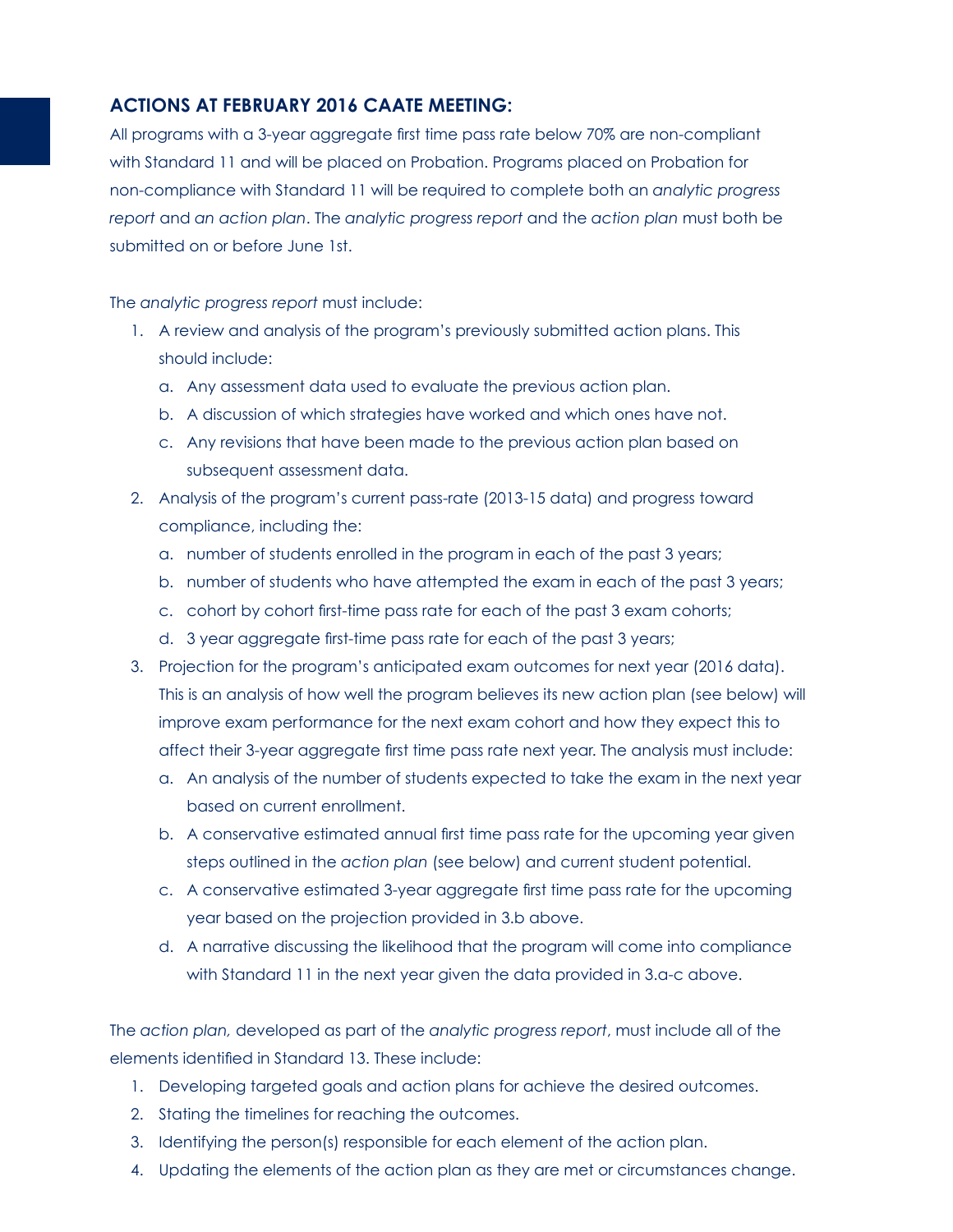#### **ACTIONS AT FEBRUARY 2017 CAATE MEETING:**

Programs that are not already on Probation for Standard 11 and that have a 3-year aggregate first time pass rate below 70% are not compliant with Standard 11 and will be placed on PROBATION. They will be required to complete both an *analytic progress report* and an *action plan*. The *analytic progress report* and *action plan* must both be submitted on or before June 1st.

Programs that are already on Probation for Standard 11 and that now have a 3-year aggregate first time pass rate of 70% or above are now compliant with Standard 11. They will be REMOVED FROM PROBATION.

Programs that are already on Probation for Standard 11 and that have a 3-year aggregate first time pass rate below 50% remain in non-compliance with Standard 11. The CAATE will move to WITHDRAW THEIR ACCREDITATION.

Programs that have been on Probation for Standard 11 for a single year and that continue to have a 3-year aggregate first time pass rate below 70% but above 50% remain in noncompliance with Standard 11. They will remain on PROBATION and be required to complete another *analytic progress report and action plan*. The *analytic progress report* and *action plan* must both be submitted on or before June 1st.

#### **ACTIONS AT FEBRUARY 2018 CAATE MEETING:**

Programs that are not already on Probation for Standard 11 and that have a 3-year aggregate first time pass rate below 70% are not compliant with Standard 11. They will be placed on PROBATION and be required to complete both an *analytic progress report* and an *action plan*. The *analytic progress report* and *action plan* must both be submitted on or before June 1st.

Programs that are already on Probation for Standard 11 and that now have a 3-year aggregate first time pass rate of 70% or above are now compliant with Standard 11. They will be REMOVED FROM PROBATION.

Programs that are already on Probation for Standard 11 and that have a 3-year aggregate first time pass rate below 50% remain in non-compliance with Standard 11. The CAATE will move to WITHDRAW THEIR ACCREDITATION.